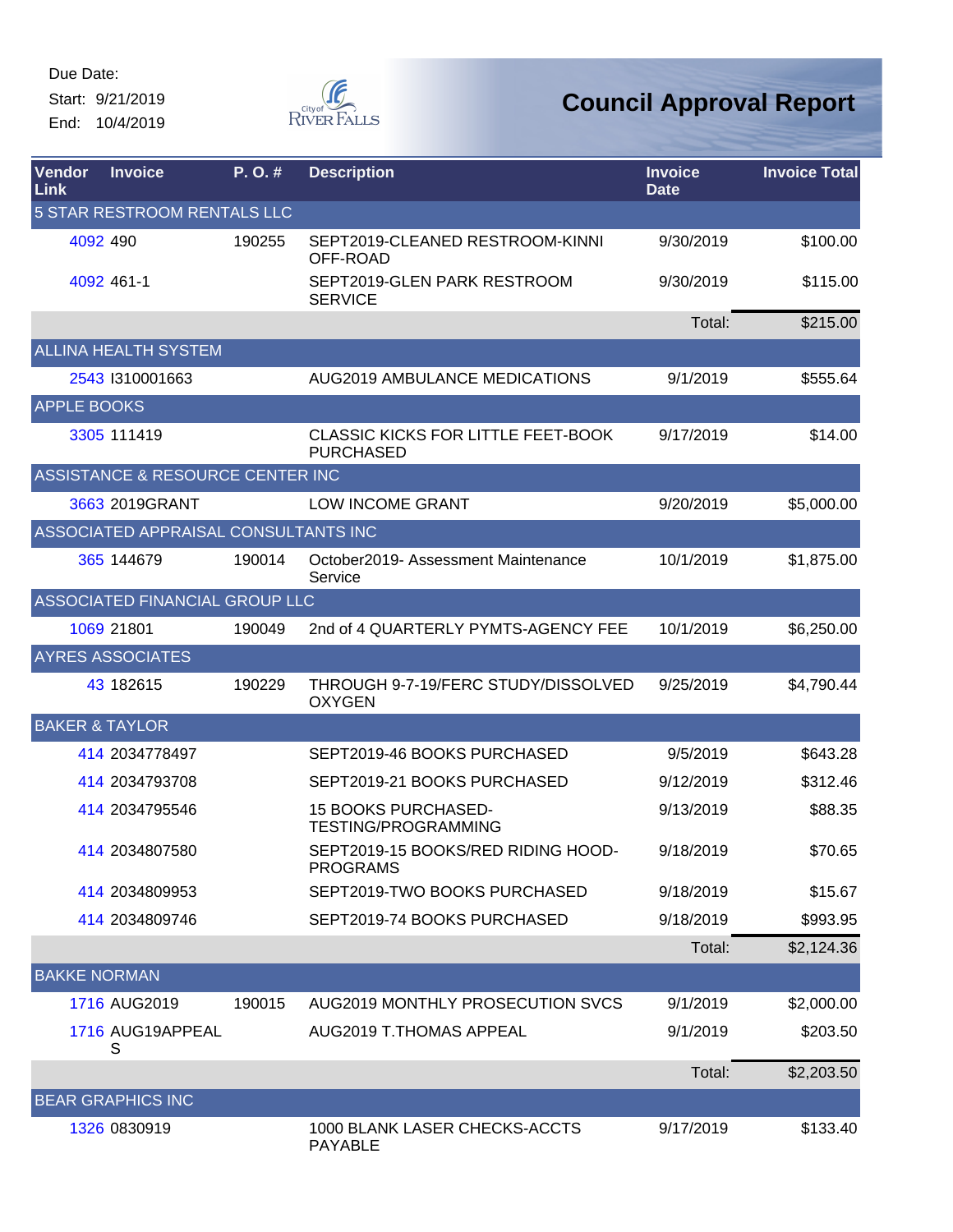Start: 9/21/2019 End: 10/4/2019



| Vendor<br>Link   | <b>Invoice</b>                       | P.O.#  | <b>Description</b>                             | <b>Invoice</b><br><b>Date</b> | <b>Invoice Total</b> |
|------------------|--------------------------------------|--------|------------------------------------------------|-------------------------------|----------------------|
|                  | <b>BEHRENS ENTERPRISES INC</b>       |        |                                                |                               |                      |
|                  | 4186 57843                           | 190313 | <b>Transmission Carpenter Ants</b>             | 9/19/2019                     | \$2,160.00           |
|                  | BETTENDORF TRANSFER & EXCAVATING INC |        |                                                |                               |                      |
|                  | 51 9041                              | 190311 | SPRING ST-WATER MAIN REPAIR                    | 9/24/2019                     | \$2,628.00           |
|                  | BORDER STATES INDUSTRIES, INC.       |        |                                                |                               |                      |
|                  | 57 918604063                         |        | ONE ROLL RELIAWRAP/30X100 ROLL                 | 9/26/2019                     | \$300.07             |
|                  | <b>CENGAGE LEARNING</b>              |        |                                                |                               |                      |
|                  | 123 68178567                         |        | SEPT2019-3 BOOKS PURCHASED                     | 9/6/2019                      | \$75.72              |
|                  | 123 68264391                         |        | SEPT2019-5 BOOKS PURCHASED                     | 9/9/2019                      | \$154.35             |
|                  | 123 68500598                         |        | SEPT2019-2 BOOKS PURCHASED                     | 9/18/2019                     | \$45.73              |
|                  |                                      |        |                                                | Total:                        | \$275.80             |
|                  | COMPUTER INTEGRATION TECHNOLOGY      |        |                                                |                               |                      |
|                  | 379 283424                           |        | ANNUAL BILLING-BRIGHTGAUGE<br>DASHBOARD ACCESS | 9/30/2019                     | \$100.00             |
|                  | 379 282832                           | 190030 | Oct2019-Managed Backup Services                | 10/1/2019                     | \$785.00             |
|                  | 379 283106                           | 190042 | Oct2019 Co-Managed Services Agreement          | 10/1/2019                     | \$3,466.25           |
|                  |                                      |        |                                                | Total:                        | \$4,351.25           |
|                  | CORPORATE FLEET SERVICES, INC        |        |                                                |                               |                      |
|                  | 2786 21021                           | 190009 | OCT2019-LEASED PD VEHICLES                     | 10/1/2019                     | \$1,135.14           |
|                  | <b>COUGHLAN COMPANIES LLC</b>        |        |                                                |                               |                      |
|                  | 4188 176952                          |        | SEPT2019-17 BOOKS PURCHASED                    | 9/18/2019                     | \$797.56             |
|                  | <b>CREDIT SERVICE INTERNATIONAL</b>  |        |                                                |                               |                      |
|                  | 3843 53869                           |        | PPE 09/22/19                                   | 9/27/2019                     | \$200.00             |
|                  | DELTA DENTAL OF WISCONISN INC        |        |                                                |                               |                      |
|                  | 2572 1357106 OCT<br>2019             |        | OCT 2019 VISION INS RETIREE                    | 10/1/2019                     | \$27.88              |
|                  | 2572 1357105 OCT<br>2019             |        | OCT 2019 VISION INSURANCE                      | 10/1/2019                     | \$559.99             |
|                  |                                      |        |                                                | Total:                        | \$587.87             |
| <b>DEMCO INC</b> |                                      |        |                                                |                               |                      |
|                  | 577 6673119                          |        | CD LABELS/DOT LABELS/REPAIR TAPE               | 9/3/2019                      | \$343.43             |
|                  | 577 6684733                          |        | DVD ALBUM/STAMP PAD INKER/STAMP<br><b>PADS</b> | 9/18/2019                     | \$262.79             |
|                  |                                      |        |                                                | Total:                        | \$606.22             |
| <b>EFTPS</b>     |                                      |        |                                                |                               |                      |
|                  | 7 53865                              |        | PPE 09/22/19                                   | 9/27/2019                     | \$77,181.23          |
|                  | 7 53933                              |        | <b>ANNUAL FIRE 2019</b>                        | 10/1/2019                     | \$2,230.54           |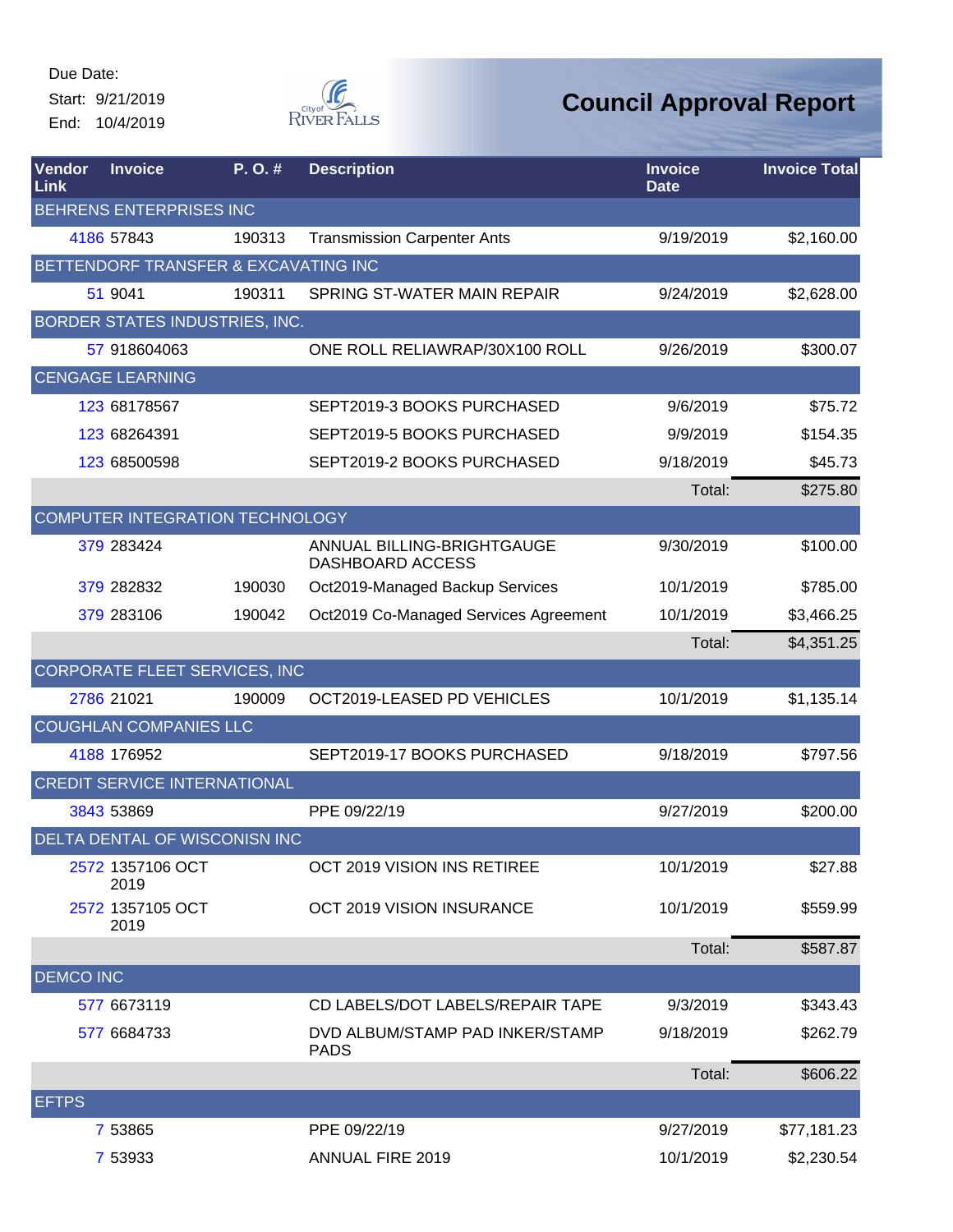Start: 9/21/2019 End: 10/4/2019



| Vendor<br><b>Link</b> | <b>Invoice</b>                              | P.O.#  | <b>Description</b>                                      | <b>Invoice</b><br><b>Date</b> | <b>Invoice Total</b> |
|-----------------------|---------------------------------------------|--------|---------------------------------------------------------|-------------------------------|----------------------|
|                       | 7 53951                                     |        | <b>RETRO OT PAY</b>                                     | 10/3/2019                     | \$655.05             |
|                       |                                             |        |                                                         | Total:                        | \$80,066.82          |
|                       | EO JOHNSON CO. INC                          |        |                                                         |                               |                      |
|                       | 98 25619652                                 |        | OCT2019-LIBRARY RICOH COPIER BASE<br><b>PYMT</b>        | 10/1/2019                     | \$125.74             |
|                       | <b>EXPRESS PERSONNEL SERVICES</b>           |        |                                                         |                               |                      |
|                       | 109 22887946                                |        | WKEND 9/8-20.5HRS J.HAYES COMM<br><b>INTERN</b>         | 9/11/2019                     | \$359.16             |
|                       | 109 22913358                                | 190153 | WKEND 9/15-42HRS PARK MAINT TEMP<br><b>HELP</b>         | 9/17/2019                     | \$805.15             |
|                       | 109 22913357                                |        | WKEND 9/15-25HRS-J.HAYES COMM<br><b>INTERN</b>          | 9/17/2019                     | \$438.00             |
|                       | 109 22949763                                | 190153 | WKEND 9/22-46.5HRS-SPAFFORD/WALTERS<br><b>TEMP HELP</b> | 9/24/2019                     | \$891.41             |
|                       | 109 22983381                                | 190153 | WKEND 9/29-PARK MAINT TEMP HELP                         | 9/30/2019                     | \$747.63             |
|                       |                                             |        |                                                         | Total:                        | \$3,241.35           |
|                       | <b>FBG SERVICE CORPORATION</b>              |        |                                                         |                               |                      |
|                       | 364 858655                                  | 190081 | Sept2019 Janitorial Services Contract                   | 9/30/2019                     | \$4,866.00           |
|                       | 364 858810                                  | 190192 | AUG&SEPT2019-CUSTODIAL SVC-<br><b>HOFFMAN PARK</b>      | 9/30/2019                     | \$1,094.00           |
|                       |                                             |        |                                                         | Total:                        | \$5,960.00           |
|                       | FIRST NATIONAL BANK - RF SECTION 125        |        |                                                         |                               |                      |
|                       | 6 53864                                     |        | PPE 09/22/19                                            | 9/27/2019                     | \$3,870.47           |
|                       | <b>GRAPHIC DESIGN INC</b>                   |        |                                                         |                               |                      |
|                       | 598 QB30895                                 | 190058 | FALL2019-PRINTING/POSTAGE FOR<br><b>NEWSLETTER</b>      | 9/16/2019                     | \$4,811.74           |
|                       | <b>HAAS AND SONS, INC</b>                   |        |                                                         |                               |                      |
|                       | 3973 AUGUST2019/A 190146<br>PP <sub>3</sub> |        | THROUGH 8/28/19-GLEN PARK SITE<br><b>IMPROVEMENTS</b>   | 9/1/2019                      | \$128,676.44         |
| <b>HAWKINS INC</b>    |                                             |        |                                                         |                               |                      |
|                       | 133 4582902                                 | 190040 | SEPT2019 WATER DEPT - CHEMICALS                         | 9/16/2019                     | \$3,569.68           |
|                       | <b>HEALTH PARTNERS</b>                      |        |                                                         |                               |                      |
|                       | 356 92243724 OCT<br>2019                    |        | OCT 2019 HEALTH/DENTAL INSURANCE                        | 10/1/2019                     | \$175,128.54         |
|                       | <b>HUEBSCH LAUNDRY COMPANY</b>              |        |                                                         |                               |                      |
|                       | 146 4355601                                 | 190035 | 9/3 HUEBSCH PW UNIFORMS                                 | 9/3/2019                      | \$8.48               |
|                       | 146 4355603                                 | 190035 | 9/3 HUEBSCH PW UNIFORMS                                 | 9/3/2019                      | \$8.48               |
|                       | 146 4358153                                 | 190022 | 9/4 LIBRARY BRUSHMAT SERVICE                            | 9/4/2019                      | \$70.12              |
|                       | 146 4362319                                 | 190072 | 9/11 WWTP RUG SERVICE                                   | 9/11/2019                     | \$73.77              |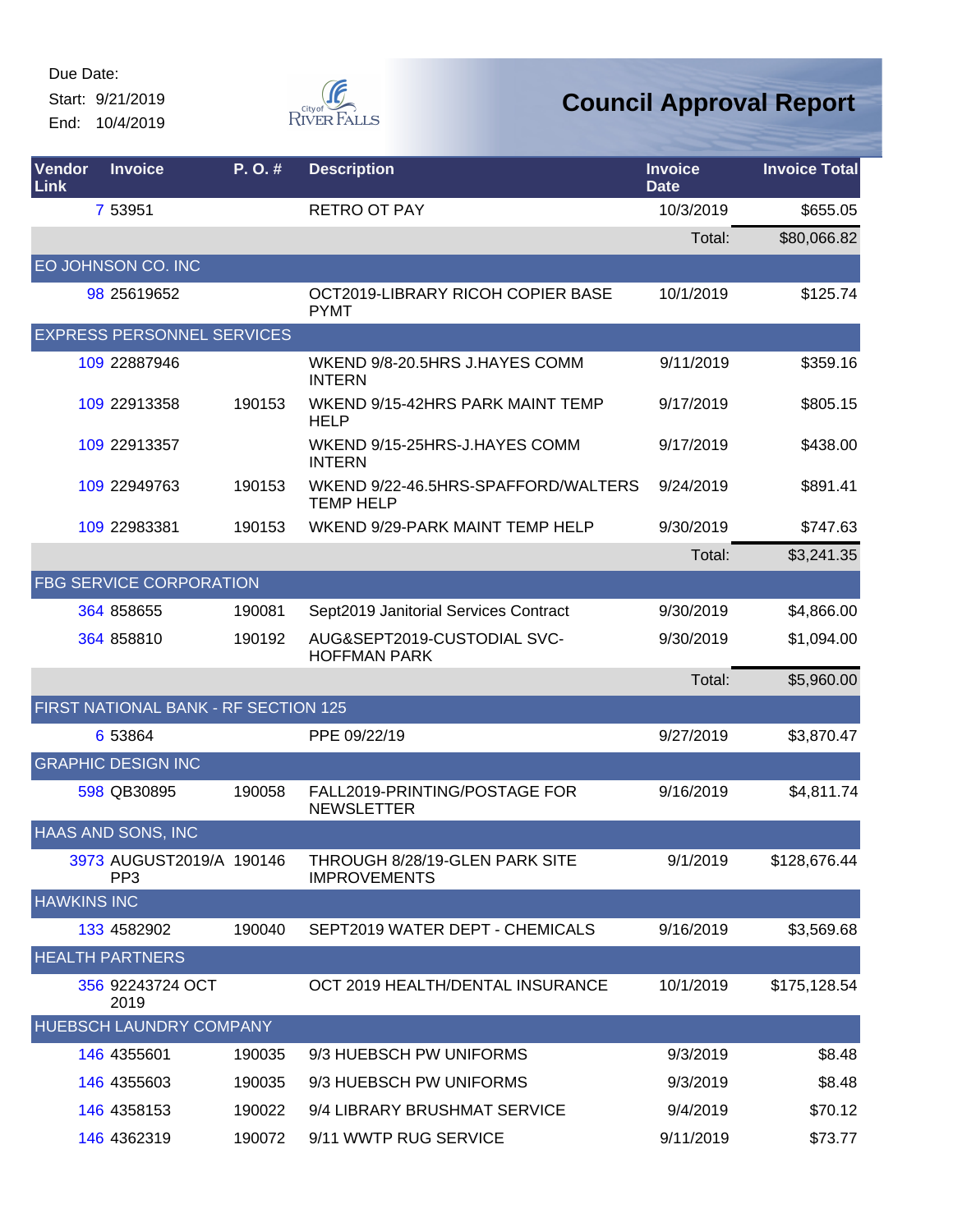Due Date: Start: 9/21/2019

End: 10/4/2019



| Vendor<br>Link         | <b>Invoice</b>                      | P.O.#  | <b>Description</b>                                    | <b>Invoice</b><br><b>Date</b> | <b>Invoice Total</b> |
|------------------------|-------------------------------------|--------|-------------------------------------------------------|-------------------------------|----------------------|
|                        | 146 4365727                         | 190017 | 9/18 HUEBSCH WWTP UNIFORMS                            | 9/18/2019                     | \$45.05              |
|                        | 146 4365726                         | 190035 | 9/18 HUEBSCH PW UNIFORMS                              | 9/18/2019                     | \$124.28             |
|                        | 146 4365725                         | 190016 | 9/18 HUEBSCH WATER UNIFORMS                           | 9/18/2019                     | \$32.23              |
|                        | 146 4365724                         | 190011 | 9/18 HUEBSCH ELECTRIC UNIFORM                         | 9/18/2019                     | \$255.60             |
|                        | 146 4369928                         | 190011 | 9/25-HUEBSCH ELECTRIC UNIFORM                         | 9/25/2019                     | \$255.60             |
|                        | 146 4369929                         | 190016 | 9/25 HUEBSCH WATER UNIFORMS                           | 9/25/2019                     | \$32.23              |
|                        | 146 4369931                         | 190017 | 9/25 HUEBSCH WWTP UNIFORMS                            | 9/25/2019                     | \$45.05              |
|                        | 146 4369930                         | 190035 | 9/25 HUEBSCH PW UNIFORMS                              | 9/25/2019                     | \$124.28             |
|                        | 146 4370660                         | 190044 | 9/25 LINEN/BRUSHMAT SVC                               | 9/25/2019                     | \$42.81              |
|                        | 146 4374693                         | 190011 | 10/2 HUEBSCH ELECTRIC UNIFORM                         | 10/2/2019                     | \$255.60             |
|                        | 146 4374694                         | 190016 | <b>10/2 HUEBSCH WATER UNIFORMS</b>                    | 10/2/2019                     | \$32.23              |
|                        | 146 4374695                         | 190035 | 10/2 HUEBSCH PW UNIFORMS                              | 10/2/2019                     | \$124.28             |
|                        | 146 4374696                         | 190017 | 10/2 HUEBSCH WWTP UNIFORMS                            | 10/2/2019                     | \$45.05              |
|                        |                                     |        |                                                       | Total:                        | \$1,575.14           |
|                        | <b>IMAGINATION PLAYGROUND LLC</b>   |        |                                                       |                               |                      |
|                        | 4183 722152                         |        | 105 PC BIG BLOCK SET-BIG IDEAS GRANT                  | 9/24/2019                     | \$4,698.75           |
|                        | INDIANHEAD FEDERATED LIBRARY SYSTEM |        |                                                       |                               |                      |
|                        | 655 219414                          |        | 2019 ANNUAL PHAROS MAINTENANCE<br><b>FEES</b>         | 9/1/2019                      | \$840.00             |
|                        | 655 219433                          |        | LIBRARY-1000 MORE PATRON<br><b>REGISTRATION CARDS</b> | 9/12/2019                     | \$32.20              |
|                        |                                     |        |                                                       | Total:                        | \$872.20             |
|                        |                                     |        | INTERNATIONAL CITY MGMT ASSOC RETIREMENT CORP         |                               |                      |
|                        | 1 53860                             |        | PPE 09/22/19                                          | 9/27/2019                     | \$20,503.17          |
|                        | 1 53861                             |        | PPE 09/22/19                                          | 9/27/2019                     | \$908.19             |
|                        | 1 53931                             |        | <b>ANNUAL FIRE 2019</b>                               | 10/1/2019                     | \$41,466.75          |
|                        |                                     |        |                                                       | Total:                        | \$62,878.11          |
| <b>J&amp;J GIS LLC</b> |                                     |        |                                                       |                               |                      |
|                        | 651 SEPT2019                        | 190065 | SEPT2019-GIS SERVICES                                 | 9/30/2019                     | \$2,340.00           |
| <b>KATY FREY</b>       |                                     |        |                                                       |                               |                      |
|                        | 3723 SEPT2019                       |        | SEPT2019 TUITION REIMBURSEMENT                        | 9/30/2019                     | \$1,035.00           |
|                        | 3723 093019                         |        | 9/25/19-PULSE CHECK CONFERENCE-<br>PRIOR LAKE, MN     | 9/30/2019                     | \$385.53             |
|                        |                                     |        |                                                       | Total:                        | \$1,420.53           |
| <b>KWIKTRIP</b>        |                                     |        |                                                       |                               |                      |
|                        | 172 4N80DVDKW0                      |        | RESTITUTION FROM J.VOGGENAUER                         | 9/24/2019                     | \$5.68               |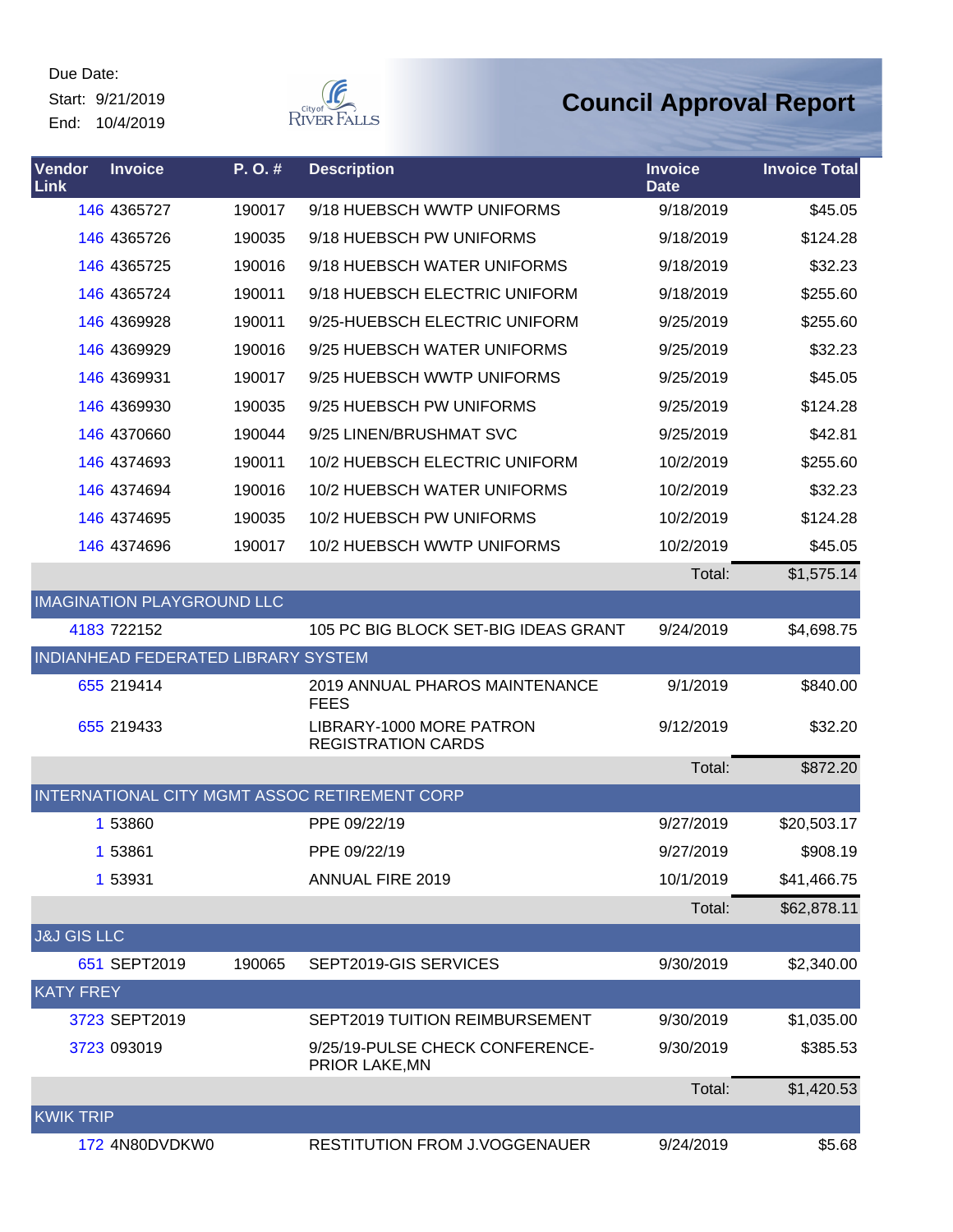Start: 9/21/2019 End: 10/4/2019



| Vendor<br>Link      | <b>Invoice</b>                          | P. O. # | <b>Description</b>                                    | <b>Invoice</b><br><b>Date</b> | <b>Invoice Total</b> |
|---------------------|-----------------------------------------|---------|-------------------------------------------------------|-------------------------------|----------------------|
|                     | <b>LAKES COFFEE LLC</b>                 |         |                                                       |                               |                      |
|                     | 4064 10807                              |         | SEPT2019-CITY HALL COFFEE                             | 9/27/2019                     | \$109.50             |
|                     | LINCOLN NATIONAL LIFE INSURANCE COMPANY |         |                                                       |                               |                      |
|                     | 3066 3958673047 Oct<br>2019             |         | OCT 2019 LIFE/AD&D/LTD                                | 10/1/2019                     | \$4,980.13           |
|                     | 3066 3958675536                         |         | <b>OCT 2019 AD&amp;D</b>                              | 10/1/2019                     | \$266.32             |
|                     |                                         |         |                                                       | Total:                        | \$5,246.45           |
|                     | <b>LOFFLER COMPANIES INC</b>            |         |                                                       |                               |                      |
|                     | 182 25432817                            |         | SEPT19-MAILROOM KONICA MINOLTA BASE<br><b>PYMT</b>    | 9/1/2019                      | \$249.00             |
|                     | 182 25432818                            |         | SEPT2019-ADMIN KONICA MINOLTA<br><b>BASE/USAGE</b>    | 9/1/2019                      | \$245.15             |
|                     | 182 25432815                            |         | SEPT2019-FIRE DEPT KONICA MINOLTA<br><b>BASE PYMT</b> | 9/1/2019                      | \$216.00             |
|                     | 182 25432816                            |         | SEPT19-COURT/CSR KONICA MINOLTA<br><b>BASE PYMT</b>   | 9/1/2019                      | \$160.00             |
|                     |                                         |         |                                                       | Total:                        | \$870.15             |
|                     | <b>MAILROOM FINANCE INC</b>             |         |                                                       |                               |                      |
|                     | 845 AUGUST2019                          |         | AUG19-POSTAGE METER FUNDS                             | 8/31/2019                     | \$1,400.00           |
|                     | <b>MARIS ASSOCIATES</b>                 |         |                                                       |                               |                      |
|                     | 2832 1518                               |         | SEPT2019-13 BOOKS PURCHASED                           | 9/12/2019                     | \$282.10             |
|                     | METERING & TECHNOLOGY SOLUTIONS         |         |                                                       |                               |                      |
|                     | 451 15281                               | 190243  | 100W ERT ENCODER W/ILC PLUG                           | 9/24/2019                     | \$203.04             |
| <b>MIDWEST TAPE</b> |                                         |         |                                                       |                               |                      |
|                     | 409 97881262                            |         | SEPT2019-3 COPIES/ALADDIN DVD                         | 9/4/2019                      | \$71.24              |
|                     | 409 97881265                            |         | SEPT2019-TWO AUDIO MATERIAL<br><b>PURCHASED</b>       | 9/4/2019                      | \$89.98              |
|                     | 409 97881264                            |         | SEPT2019-KILLER INSTINCT/AUDIO<br><b>MATERIAL</b>     | 9/4/2019                      | \$34.99              |
|                     | 409 97881263                            |         | SEPT2019-TWO AUDIO MATERIAL<br><b>PURCHASED</b>       | 9/4/2019                      | \$84.98              |
|                     | 409 97912485                            |         | SEPT2019-TWO AUDIO MATERIAL<br><b>PURCHASED</b>       | 9/10/2019                     | \$79.98              |
|                     | 409 97940022                            |         | SEPT2019-LETHAL AGENT/AUDIO MATERIAL                  | 9/17/2019                     | \$39.99              |
|                     |                                         |         |                                                       | Total:                        | \$401.16             |
|                     | MINNESOTA CHILD SUPPORT PAYMENT CENTER  |         |                                                       |                               |                      |
|                     | 4022 53870                              |         | PPE 09/22/19 CASE#001530440101                        | 9/27/2019                     | \$303.64             |
|                     | NORTHERN STATES POWER COMPANY WI        |         |                                                       |                               |                      |
|                     | 344 654021174                           |         | SEPT19-PRESCOTT AMB POWER BILL                        | 9/30/2019                     | \$301.43             |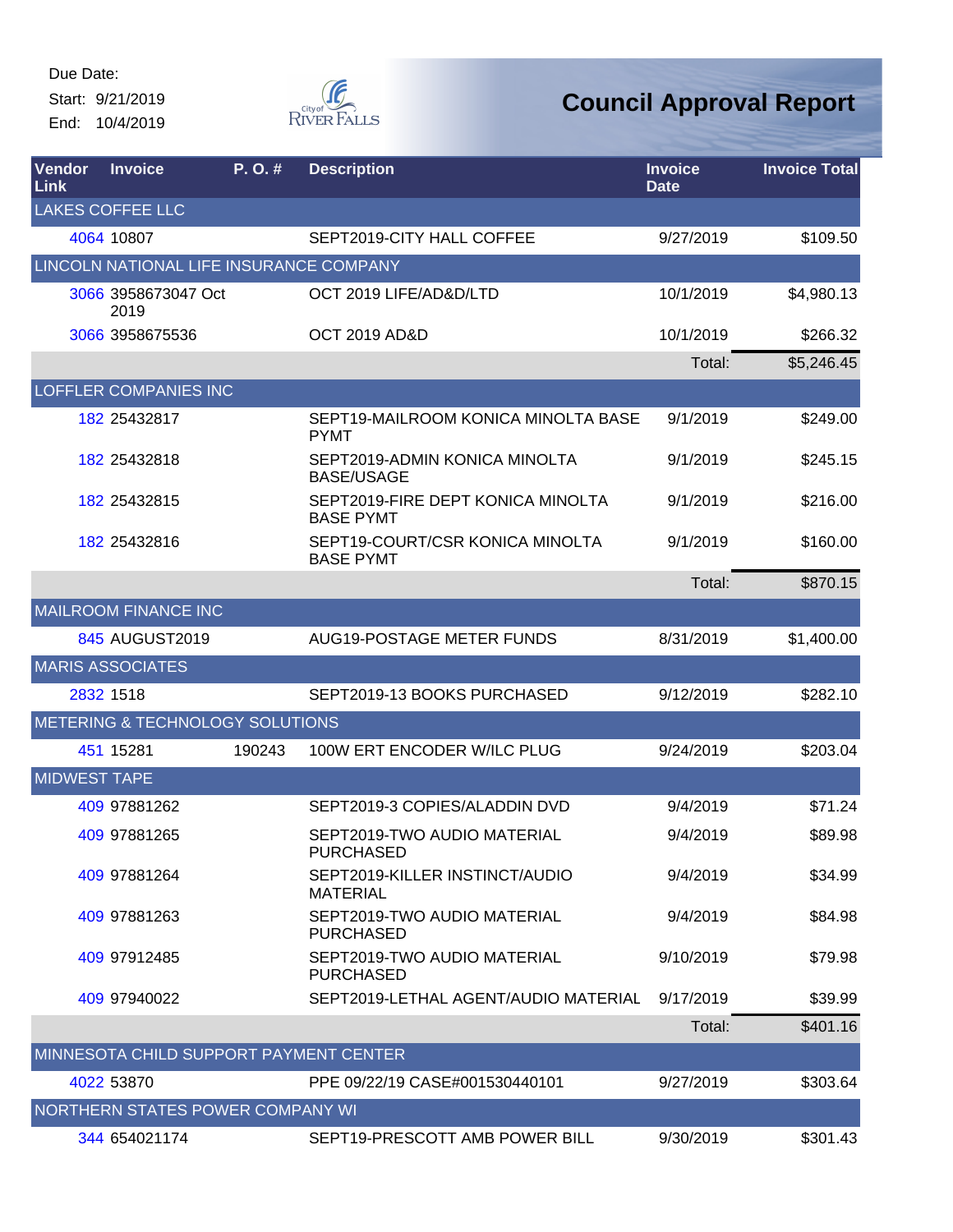Start: 9/21/2019 End: 10/4/2019



| Vendor<br>Link       | <b>Invoice</b>                   | P. O. # | <b>Description</b>                                  | <b>Invoice</b><br><b>Date</b> | <b>Invoice Total</b> |
|----------------------|----------------------------------|---------|-----------------------------------------------------|-------------------------------|----------------------|
|                      | ONE TIME PAY VENDOR              |         |                                                     |                               |                      |
|                      | 9999 MAYNARDJOH<br><b>NSON</b>   |         | FOCUS ON ENERGY MATCH/RESIDENTIAL<br><b>SOLAR</b>   | 9/20/2019                     | \$2,000.00           |
|                      | OSMOSE UTILITIES SERVICES, INC   |         |                                                     |                               |                      |
|                      | 3030 1151606                     | 190277  | SEPT2019 POLE TESTING                               | 9/19/2019                     | \$12,119.30          |
|                      | PELION BENEFITS                  |         |                                                     |                               |                      |
|                      | 5 53863                          |         | PPE 09/22/19                                        | 9/27/2019                     | \$2,446.93           |
|                      | 5 53932                          |         | <b>ANNUAL FIRE 2019</b>                             | 10/1/2019                     | \$2,882.40           |
|                      |                                  |         |                                                     | Total:                        | \$5,329.33           |
|                      | PJ KORTENS AND COMPANY INC       |         |                                                     |                               |                      |
|                      | 3253 10021662                    |         | ADD ALARMING TO RAS PUMPS FOR<br><b>AIRLOCK</b>     | 9/24/2019                     | \$690.00             |
|                      | <b>RIHM MOTOR COMPANY</b>        |         |                                                     |                               |                      |
|                      | 3907 DE-04083                    | 190130  | Quad Axle Truck-2020 KENWORTH T880                  | 9/18/2019                     | \$125,289.25         |
|                      | RIVER FALLS POLICE ASSOCIATION   |         |                                                     |                               |                      |
|                      | 9 53866                          |         | SEPTEMBER 2019                                      | 9/27/2019                     | \$604.80             |
|                      | RIVER FALLS SENIOR CITIZENS      |         |                                                     |                               |                      |
|                      | 438 OCTOBER2019                  |         | OCTOBER2019 SENIOR CENTER                           | 10/1/2019                     | \$500.00             |
| <b>SAMUEL WESSEL</b> |                                  |         |                                                     |                               |                      |
|                      | 3489 100419                      |         | 10/4/19 EAU CLAIRE TRAVEL PER DIEM                  | 10/1/2019                     | \$130.14             |
| <b>SAVATREE LLC</b>  |                                  |         |                                                     |                               |                      |
|                      | 772 6761041                      | 190048  | Sept2019 Boulevard Tree Pruning/Trimming            | 9/24/2019                     | \$570.00             |
|                      | 772 6761041-1                    | 190103  | Sept2019-Tree Removals and Pruning in Parks         | 9/24/2019                     | \$855.00             |
|                      | 772 6751906                      | 190312  | CUT DOWN UNDERBRUSH/HYDRO-<br><b>JUNCTION FALLS</b> | 9/24/2019                     | \$2,500.00           |
|                      |                                  |         |                                                     | Total:                        | \$3,925.00           |
|                      | SCHNEIDER LAWN CARE SERVICES LLC |         |                                                     |                               |                      |
|                      | 1144 3042                        |         | SEPT2019 RESIDENT LAWN MAINT                        | 9/30/2019                     | \$70.00              |
|                      | SHORT ELLIOTT HENDRICKSON INC    |         |                                                     |                               |                      |
|                      | 244 372823                       | 190279  | AUG2019 NORTH LOOP EXTENSION                        | 9/9/2019                      | \$648.76             |
|                      | 244 372822                       | 190279  | AUG2019-NORTH TANK/NORTH WATER<br><b>TOWER</b>      | 9/16/2019                     | \$1,604.61           |
|                      |                                  |         |                                                     | Total:                        | \$2,253.37           |
|                      | SHRED-IT US HOLDCO, INC          |         |                                                     |                               |                      |
|                      | 2439 8128200295                  | 190060  | SEPT2019 SHREDDING SVC                              | 9/22/2019                     | \$178.07             |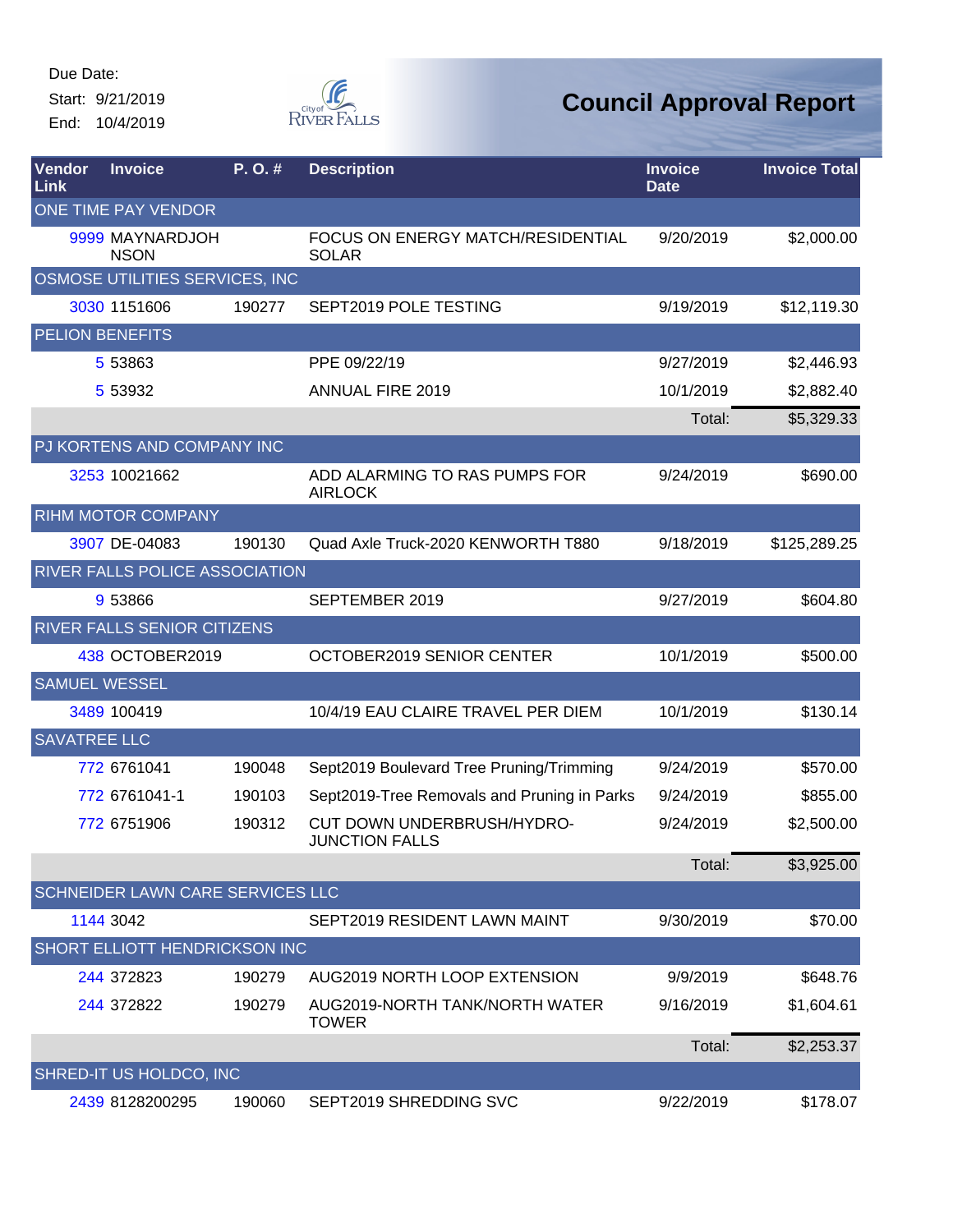Start: 9/21/2019 End: 10/4/2019



| <b>Vendor</b><br>Link | <b>Invoice</b>                           | P.O.#  | <b>Description</b>                                         | <b>Invoice</b><br><b>Date</b> | <b>Invoice Total</b> |
|-----------------------|------------------------------------------|--------|------------------------------------------------------------|-------------------------------|----------------------|
|                       | ST CROIX COUNTY INFORMATION TECHNOLOGY   |        |                                                            |                               |                      |
|                       | 1565 189014                              | 190304 | ANNUAL CITRIX/TRITECH MAINTENANCE<br><b>FEES</b>           | 9/16/2019                     | \$5,164.78           |
|                       | <b>ST CROIX VALLEY NATURAL GAS CO</b>    |        |                                                            |                               |                      |
|                       | 255 AUGUST2019                           |        | <b>AUGUST19 NATURAL GAS BILL</b>                           | 8/31/2019                     | \$1,123.70           |
|                       | STATE OF WI DEPT OF EMPLOYEE TRUST FUNDS |        |                                                            |                               |                      |
|                       | 11 53867                                 |        | SEPTEMBER 2019                                             | 9/27/2019                     | \$90,494.06          |
|                       | <b>STRAND ASSOCIATES, INC</b>            |        |                                                            |                               |                      |
|                       | 3346 0153090                             | 190162 | THROUGH AUG2019-2019 BIOSOLIDS<br><b>STUDY</b>             | 9/13/2019                     | \$2,840.00           |
|                       | STUART C IRBY TOOL AND SAFETY            |        |                                                            |                               |                      |
|                       | 156 S011499424.00 190265<br>2            |        | INSULATED CAPS W/STUD AND TEST POINT                       | 9/16/2019                     | \$1,706.00           |
|                       | <b>SWENSON, WILLIAM</b>                  |        |                                                            |                               |                      |
|                       | 264 100819                               |        | 10/8/19 GREEN BAY TRAVEL PER DIEM                          | 10/1/2019                     | \$156.50             |
|                       | <b>SYLVANDER HEATING INC</b>             |        |                                                            |                               |                      |
|                       | 15 82767                                 | 190295 | 2815 PRAIRIE DR-REPLACE 3 CENTRAL AIR<br><b>SYSTEMS</b>    | 9/11/2019                     | \$14,250.00          |
| <b>TRAVELERS</b>      |                                          |        |                                                            |                               |                      |
|                       | 3027 2019/2020BOIL<br>ER                 |        | 8/1/19-8/1/2020 BOILER & MACHINERY<br><b>POLICY</b>        | 9/1/2019                      | \$13,492.00          |
|                       | 3027 2019/2020AUTO<br>/WC/UMB            |        | 1ST INSTALLMENT-2019/2020<br>AUTO/UMBRELLA/WORKCOMP        | 9/1/2019                      | \$78,182.50          |
|                       |                                          |        |                                                            | Total:                        | \$91,674.50          |
|                       | TRI TECH SOFTWARE SYST                   |        |                                                            |                               |                      |
|                       | 1347 249758                              | 190303 | RMS SUPPORT CONNECTIVITY/ANNUAL<br><b>MAINT FEE-VISION</b> | 10/1/2019                     | \$7,591.58           |
|                       | <b>TRI-STATE BOBCAT</b>                  |        |                                                            |                               |                      |
|                       | 822 N11626                               | 190305 | Rental Unit-Joint Trench Depot                             | 9/18/2019                     | \$3,060.00           |
|                       | TUESDAY CLUB OF RIVER FALLS INC          |        |                                                            |                               |                      |
|                       | 3669 SEPT2019                            |        | MISSELT/COLE MEMBERSHIP DUES &<br><b>MEALS</b>             | 9/24/2019                     | \$300.00             |
| <b>UNITED RENTALS</b> |                                          |        |                                                            |                               |                      |
|                       | 279 170429543-004                        |        | ELECTRIC SCISSOR LIFT RENTAL                               | 9/24/2019                     | \$566.10             |
|                       | US BANK NATIONAL ASSOC                   |        |                                                            |                               |                      |
|                       | 284 1454615-2018A                        |        | 2018A GO GLEN PARK INT PYMT                                | 8/12/2019                     | \$49,823.75          |
|                       | 284 1454615-2018B                        |        | 2018B ELEC REV BOND INT PYMT                               | 8/12/2019                     | \$39,425.00          |
|                       |                                          |        |                                                            | Total:                        | \$89,248.75          |